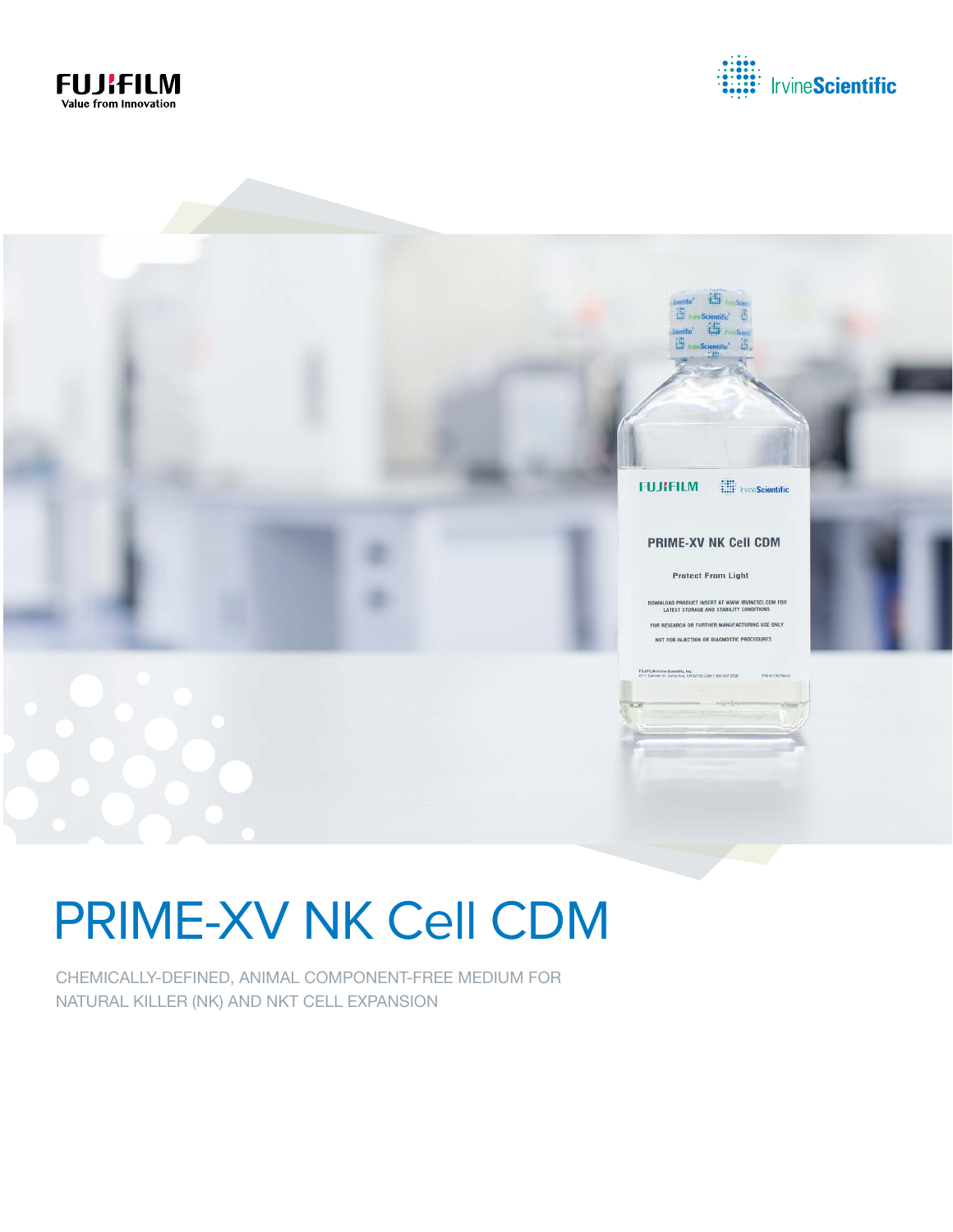## Achieve optimal expansion of NK and NKT cells in chemically defined, animal component-free conditions

PRIME-XV NK Cell CDM is the first commercial chemically defined, animal component-free medium for the *ex vivo* expansion of NK and NKT cells.

#### Key benefits include:

- Efficient *ex vivo* expansion of NK and NKT cells in a chemically-defined medium (CDM) designed to deliver high lot-to-lot consistency
- Animal component-free (ACF) formulation helps to minimize the risk from adventitious agents

Designed for use in NK and NKT cell-based immunotherapy research and translational applications, this advanced formulation delivers growth while maintaining NK and NKT cell functionality and potency.

## Designed to facilitate a seamless transition from preclinical to clinical research

- cGMP manufactured for quality, consistency, and scalability
- Traceability documentation provided including Certificates of Analysis, Certificates of Origin, and a Drug Master File (DMF) filed with the US FDA
- Robust raw material controls and supply chain management
- Extensive QA testing including functionality, sterility, and endotoxin
- Custom sizes and packaging available on request







#### **PRIME-XV NK Cell CDM**

**Protect From Light** 

DOWNLOAD PRODUCT INSERT AT WWW.IRVINESCI.COM FOR LATEST STORAGE AND STABILITY CONDITIONS.

FOR RESEARCH OR FURTHER MANUFACTURING USE ONLY.

NOT FOR INJECTION OR DIAGNOSTIC PROCEDURES.

FUJIFILM Irvine Scientific, Inc.<br>2511 Daimler St. Santa Ana, CA 92705 USA 1 800 437 5706

P/N 41130 Rev.0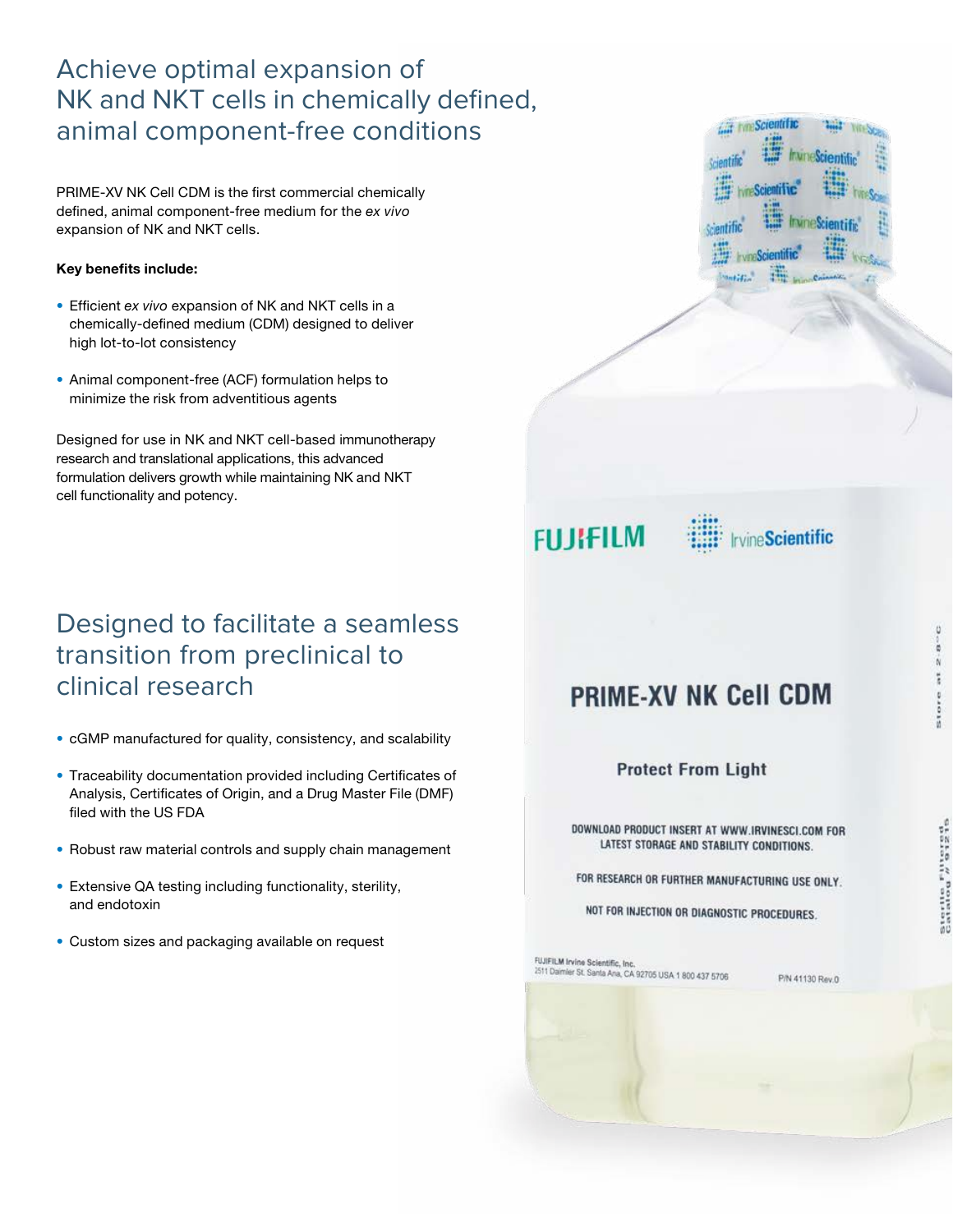#### Improved NK and NKT cell expansion in chemically-defined conditions

PRIME-XV NK Cell CDM maximizes the expansion of NK and NKT cells with the desired phenotype and cytotoxicity.

#### SUPPORTS EXPANSION OF NK CELLS



Figure 1. PRIME-XV NK Cell CDM supports robust cell expansion and viability in heterogeneous PBMC culture enriched for CD56+ cells. PBMC cells were enriched for CD56+ using magnetic cell sorting, activated using commercially available NK activation beads, and cultured for 14 days in PRIME-XV NK Cell CDM supplemented with 500 IU/mL rhIL-2, 10 ng/mL rhIL-12, 10 ng/mL rhIL-18, and 10 ng/mL rhIL-21. (A) Total viable cell density on days 7 and 14 of culture. (B) Cell viability on days 7 and 14 of culture. Data collected using Vi-CELL XR Cell Viability Analyzer.



#### SUPPORTS ROBUST EXPANSION OF NKT CELLS

Figure 2. PRIME-XV NK Cell CDM supplemented with IL-2 and no additional cell activation cytokines supports robust NKT cell expansion and viability in PBMC culture enriched for CD56+ cells. PBMC cells were enriched for CD56<sup>+</sup> using magnetic cell sorting and cultured for 14 days in PRIME-XV NK Cell CDM supplemented with 1000 IU/mL rhIL-2. (A) Viable cell density of NKT cells on days 7 and 14 of culture. (B) Cell viability on days 7 and 14 of culture. Data collected using Vi-CELL XR Cell Viability Analyzer.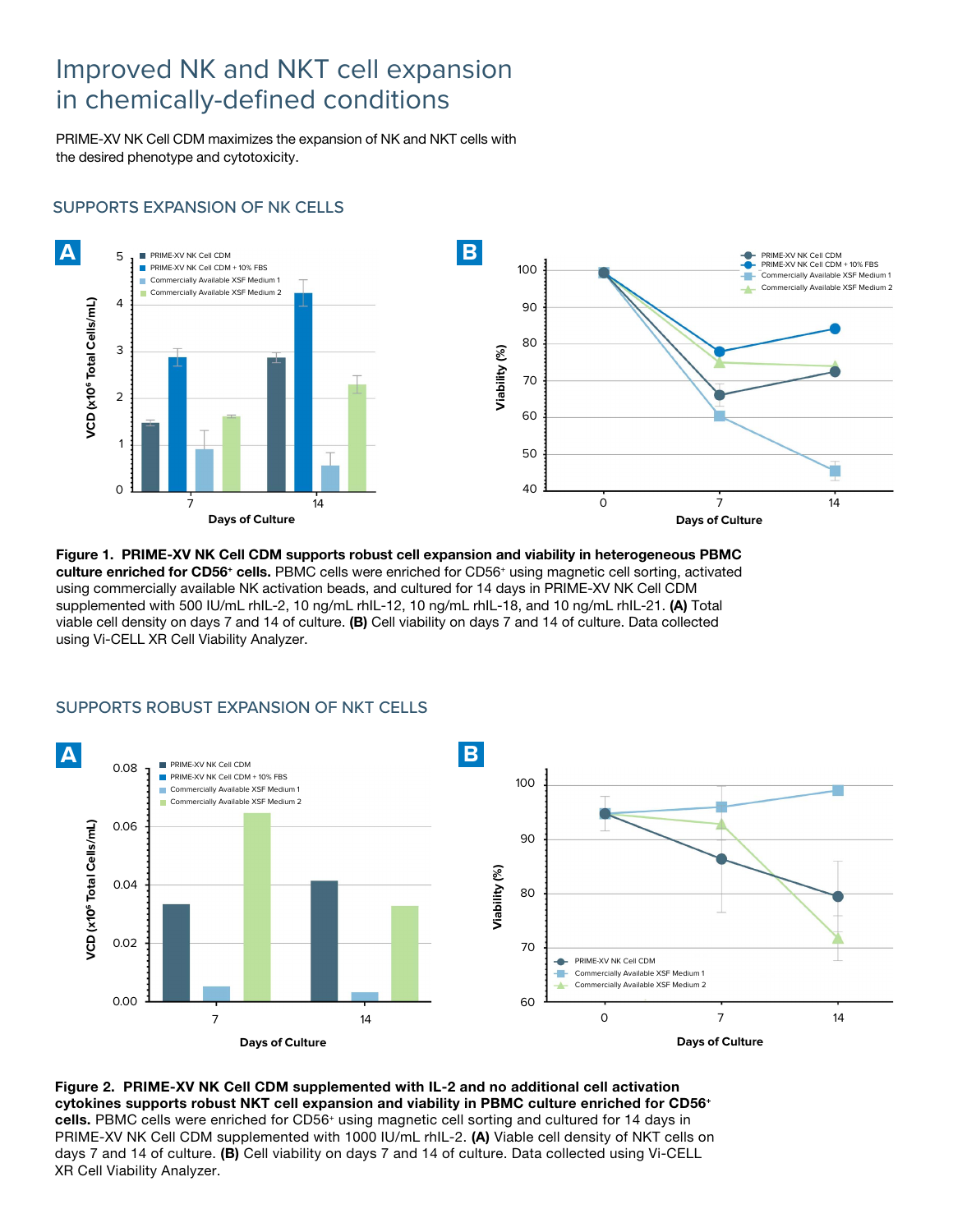## Formulated to support generation of desired NK and NKT cell populations



Figure 3. PRIME-XV NK Cell CDM preferentially expands NK and NKT cells in heterogeneous PBMC culture enriched for CD56+ cells. PBMC cells were enriched for CD56+ using magnetic cell sorting and cultured for 14 days, after which the cells were stained for surface phenotype markers and analyzed using FACSymphony A3 flow cytometer. Day 14 cell type composition of cells cultured in PRIME-XV NK Cell CDM supplemented with (A) 500 IU/mL rhIL-2, 10 ng/mL rhIL-12, 10 ng/mL rhIL-18, and 10 ng/mL rhIL-21 or (B) 1000 IU/mL rhIL-2.



#### Maintain high NK and NKT cytotoxic capability

Fig. 4 NK and NKT cells cultured in PRIME-XV NK Cell CDM maintain cytotoxic and immunomodulatory capabilities two weeks post-activation. PBMC cells were enriched for CD56<sup>+</sup> using magnetic cell sorting and cultured in different cell culture media and activation conditons. Following 14 days of expansion, cells were re-stimulated with Staphylococcus enterotoxin B for two hours, and incubated with a protein transport inhibitor cocktail for an additional four hours. Function-related cytokine secretion was quantified using flow cytometry following fixation and intracellular staining. (A) At day 14, CD3- CD56+ NK cells cultured in PRIME-XV NK Cell CDM and activated with commercially available NK activation beads (left column) and CD3+ CD56+ NKT cells cultured in PRIME-XV NK Cell CDM supplemented only with 1000 IU/mL rhIL-2 (right column) demonstrate the expression of immunomodulatory and cytotoxic cytokines. NK cells (B) and NKT cells (C) cultured in PRIME-XV NK Cell CDM are functionally comparable to those cultured in commercially available NK XSF media.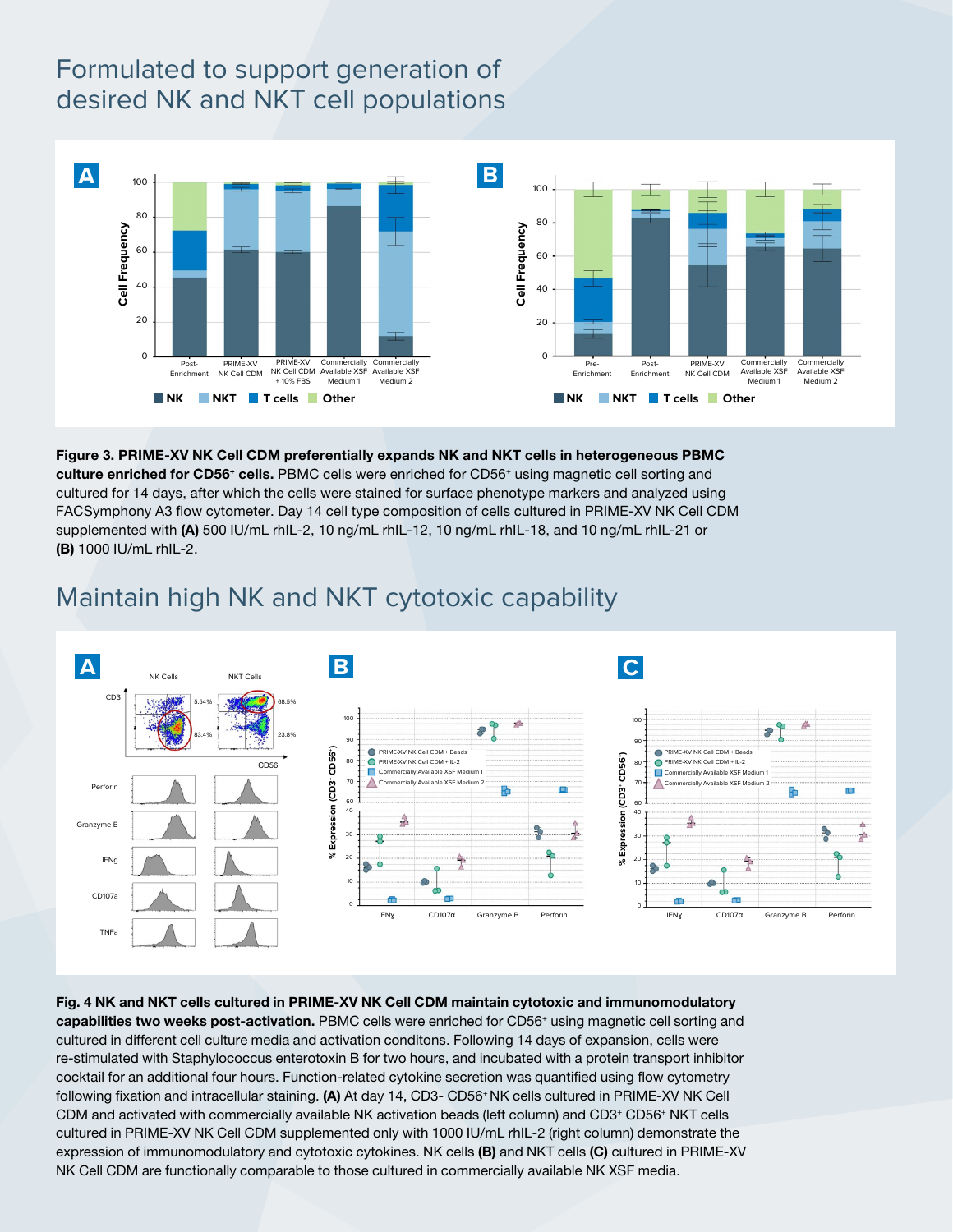## A PRIME-XV Solution for any Cell Type at Any Scale

Routine production of homogeneous cells with the desired functionality and in sufficient quantity is key for high quality research and a smooth transition from development to commercial-scale manufacture.

PRIME-XV media consistently equal or outperform leading commercially-available alternatives and serum-based media. Each PRIME-XV medium is developed and verified using functional assays most relevant to the specific cell type, thereby providing an optimal *ex-vivo* environment during manipulations such as expansion and differentiation.

#### Transfer smoothly to larger-scale production and fulfill regulatory demands

As potential therapies move toward clinical trials, the need to grow sufficient numbers of cells for effective therapeutic doses using a safe, well-controlled, optimized process becomes paramount. PRIME-XV media are verified beyond the laboratory, often in bioreactor culture systems, to assist in a smooth transfer to clinical production while adhering to global and regional regulatory standards.

#### Cell-specific media development, optimization and manufacture

Since 1970, FUJIFILM Irvine Scientific has been meeting the demand for proprietary and customized media solutions for an increasing diversity of cell types. Clients benefit from wellestablished, proven services, supported by years of knowledge and experience.

Our specialists will be happy to discuss the development of a new customized medium for your specific cell type or to assist with the optimization of your current PRIME-XV medium for scale-up and manufacture.

To discuss your requirements, contact us at getinfo@irvinesci.com or visit our website at www.irvinesci.com/contact-us

- Manufactured under cGMP processes
- EN ISO 13485:2016 certified
- Drug Master Files
- FDA registered facility